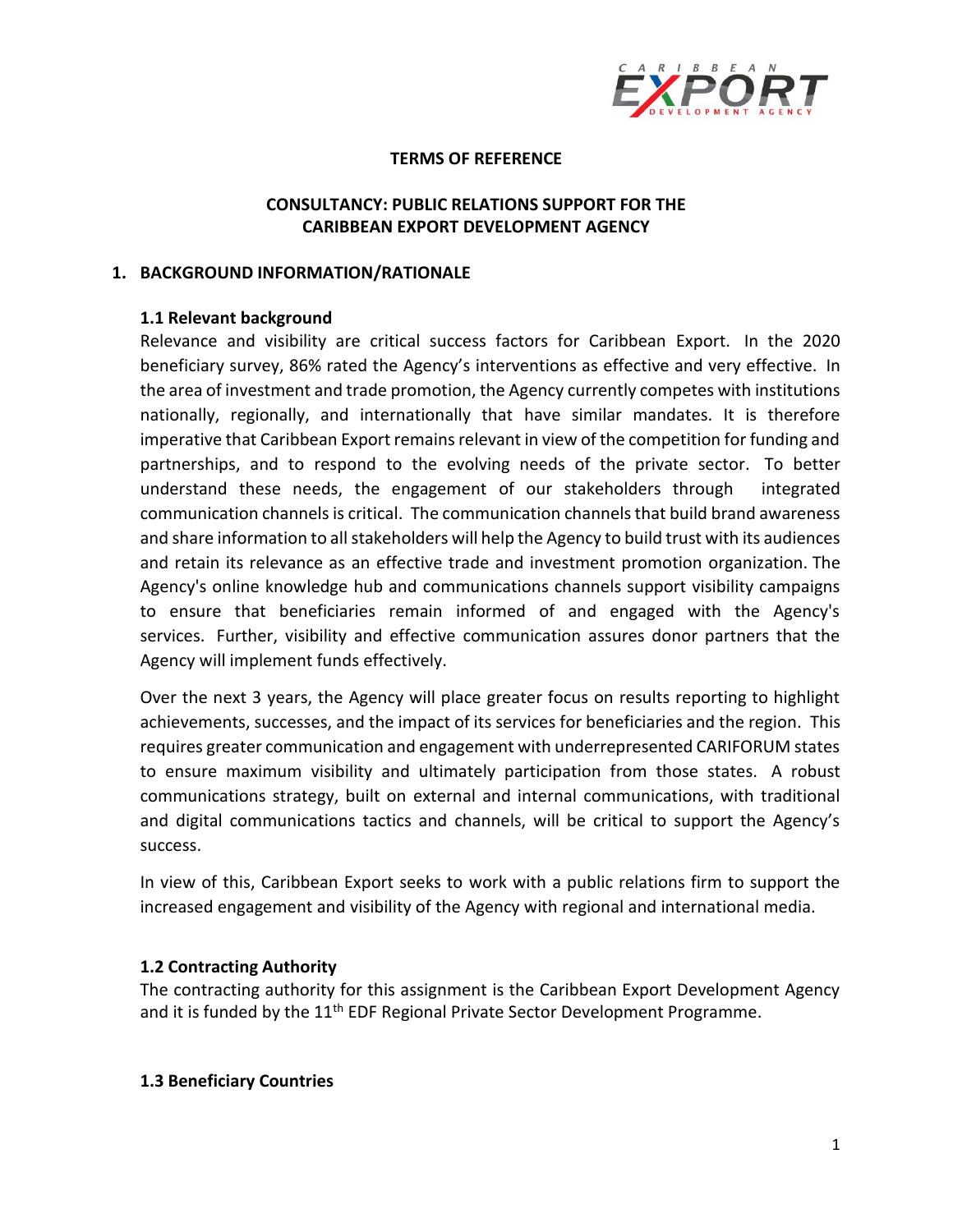

The primary beneficiaries under this project are the business support organisations and the private sector in CARIFORUM countries: (Antigua and Barbuda, Bahamas, Barbados, Belize, Dominica, Dominican Republic, Grenada, Guyana, Haiti, Jamaica, St Kitts and Nevis, Saint Lucia, St Vincent and the Grenadines, Suriname and, Trinidad and Tobago).

### **1.4 Target Groups**

CARIFORUM private sector organisations, business support organisations.

### **2. OBJECTIVE, PURPOSE & EXPECTED RESULTS**

#### **2.1 Overall Objective**

The overall objective of the Consultancy is to increase the visibility of Caribbean Export with media in CARIFORUM and internationally whilst positioning Caribbean Export as a leader in private sector development within the international development arena.

#### **2.2 Specific Objectives**

Specifically, the consultancy aims to provide public relations services to Caribbean Export.

#### **2.3 Purpose of consultancy and expected results**

The purpose of the Consultancy is to increase media engagement through supporting the writing and distribution of press releases, coordinating interviews and the placement of articles. It is expected that as a result of the increased engagement, a greater number of people in the Caribbean will be aware of Caribbean Export and the Agency will be known as a thought leader in private sector development internationally. It is expected that the website traffic and the average daily views is increased by 15% as a result.

### **3. ASSUMPTIONS AND RISKS AND MITIGATION**

#### **3.1 Assumptions**

- There are PR Agencies with the capacity to provide the translation services
- There are PR Agencies with reach into all CARIFORUM countries

#### **3.2 Risks**

- There are no PR Agencies with the capacity to provide translation services
- There are no PR Agencies with the reach into all CARIFORUM countries

#### **3.3 Mitigation**

If required, the Agency will seek to source alternative support for translation and for specific market outreach.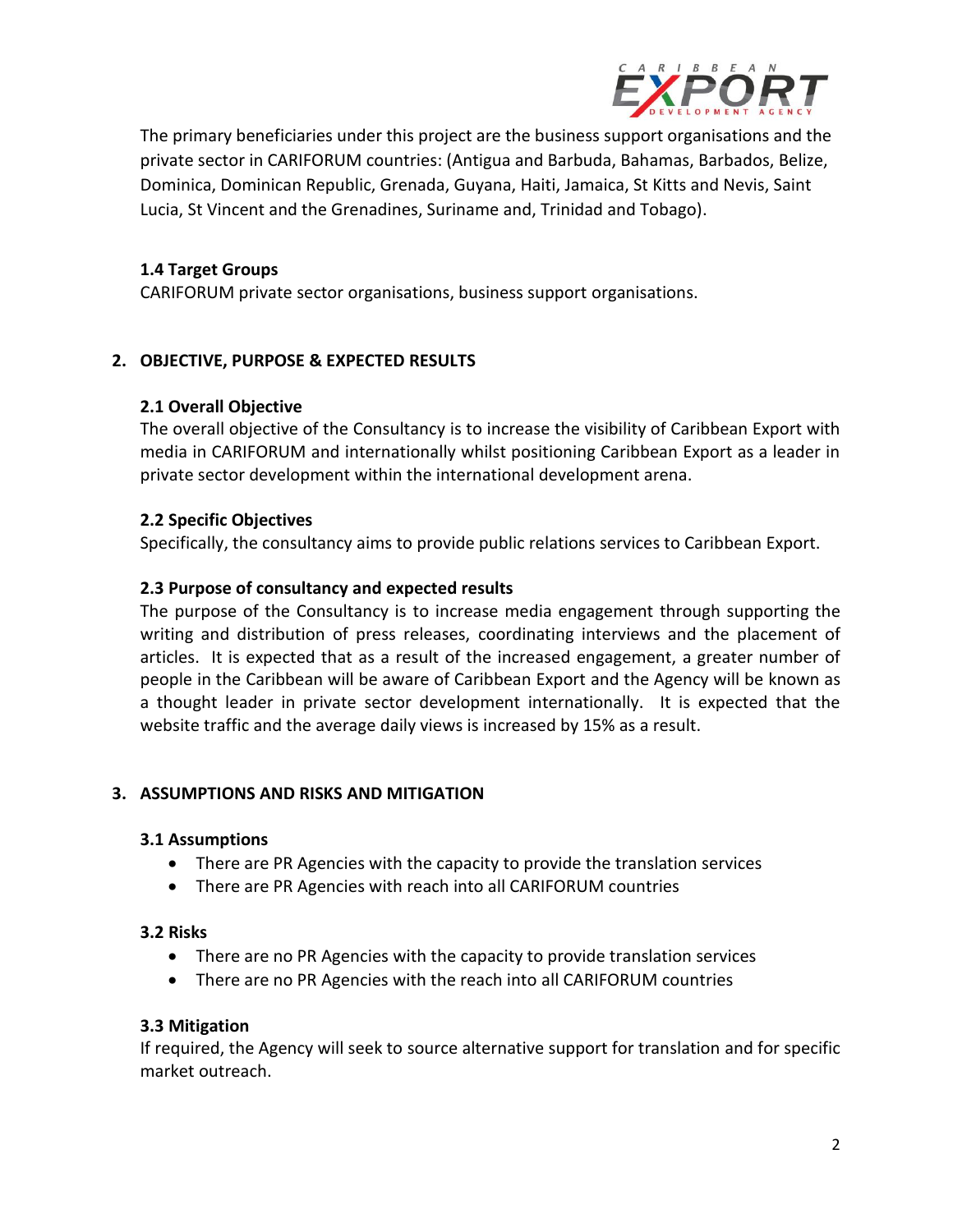

## **4. SCOPE OF WORK**

## **4.1 Specific Activities**

- Write and distribute at least two (2) (a maximum five (5)) press releases or articles on the Agency's activities and results each month.
- Translate press releases into English, French, Spanish and Dutch.
- Drive media appearances in CARIFORUM countries, e.g., on radio and TV at least 2 per month in different countries.
- Manage the distribution of press releases regionally to CARIFORUM national traditional news media, and online news media including following up to secure coverage.
- Seek placements of press releases or articles with industry and/or international media appropriate to the needs of the specific activities e.g., SIAL Paris.
- Book media to participate in or cover Caribbean Export events.
- Report monthly on media coverage gained.
- Create and execute at least 2 special events designed for public outreach and media relations
- Prepare first drafts of at least 5 speeches to be delivered by Caribbean Export staff over the period.
- Conduct at least 4 market research activities on the Agency´s messaging to gauge changes in perception.
- Expansion of the Agency´s key media contacts database within the Caribbean and key international markets for investment and trade promotion.
- Development of a crisis management PR strategy for the Agency.

### **5. PROJECT MANAGEMENT AND REPORTING**

### **5.1 Responsible Body**

The Consultant/Agency will be required to work closely with the Senior Advisor, Marketing and PR within Caribbean Export and other members of Caribbean Export as required.

### **5.2 Management structure**

The Executive Director will retain overall responsibility for the overall project. Day-today supervision of this specific programme is the responsibility of Senior Advisor – Marketing and PR, who will communicate progress to the Executive Director.

### **5.3 Deliverables**

• A minimum of (2) and maximum of five (5) press releases/articles per month in English, Spanish, French and Dutch.

### **5.4 Reporting**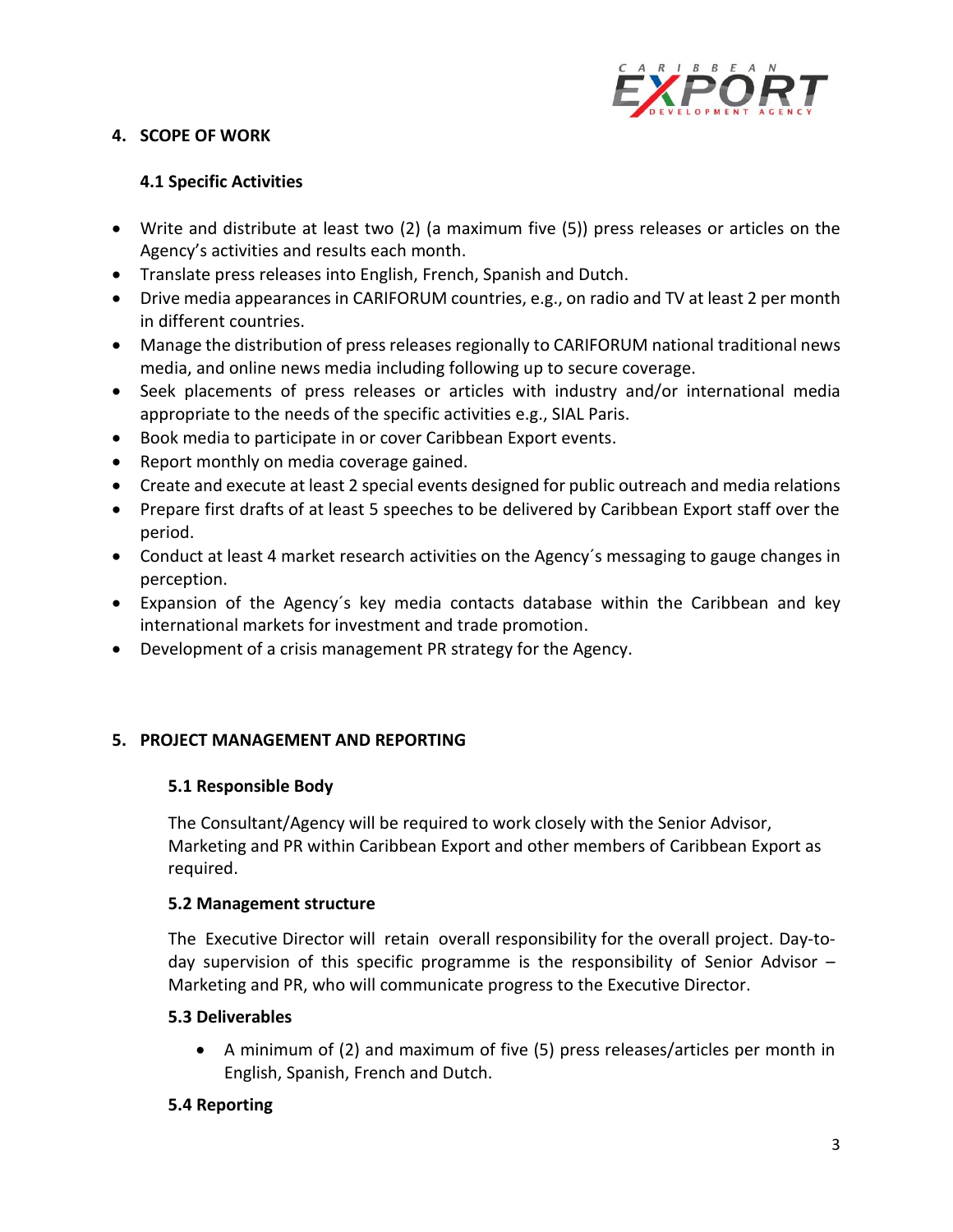

- An inception report.
- A monthly report outlining key activities undertaken, progress made, and results achieved, must be submitted to Senior Advisor – Marketing and PR.

## **6. LOGISTICS AND TIMING**

### **6.1 Commencement date and period of implementation of tasks**

This consultancy is expected to commence on July 1, 2022, for a six (6) month period ending December 31, 2022.

### **7. PAYMENT TERMS**

All services must be completed to the satisfaction of the Agency and payments will be contingent on submission and approval of the progress report and appropriate invoice. Payments will be made in accordance with the terms and conditions outlined in the contract between the contracting authority and the consultant.

### **8. REQUIREMENTS**

#### **8.1 Work Experience**

- At least five (5) years of experience providing public relation services
- An in-depth knowledge of media in CARIFORUM Countries
- An extensive network of media contacts throughout the CARIFORUM countries print, tv and online.
- Demonstrated experience writing press releases and articles
- Demonstrated experience coordinating media appearances
- Demonstrate familiarity of the CARIFORUM private sector and knowledge of the business climate in the region
- Ability to speak multiple languages e.g., French, Spanish or Dutch would be an asset

### **8.2 Required Documentation**

- The Applicant must submit a proposal outlining the services offered, including examples of previous work together with a quotation in Euro's.
- [Applicant Declaration Form](https://www.carib-export.com/download/197007/)

Proposals together with the **Applicant Declaration Form** must be submitted to Ms. JoEllen Laryea, Senior Advisor – Marketing and PR at *jlaryea@carib-export.com* no later than 5.00pm AST on May 27, 2022.

### **8.3 Office Accommodation**

Office accommodation will not be provided by the Executing Agency.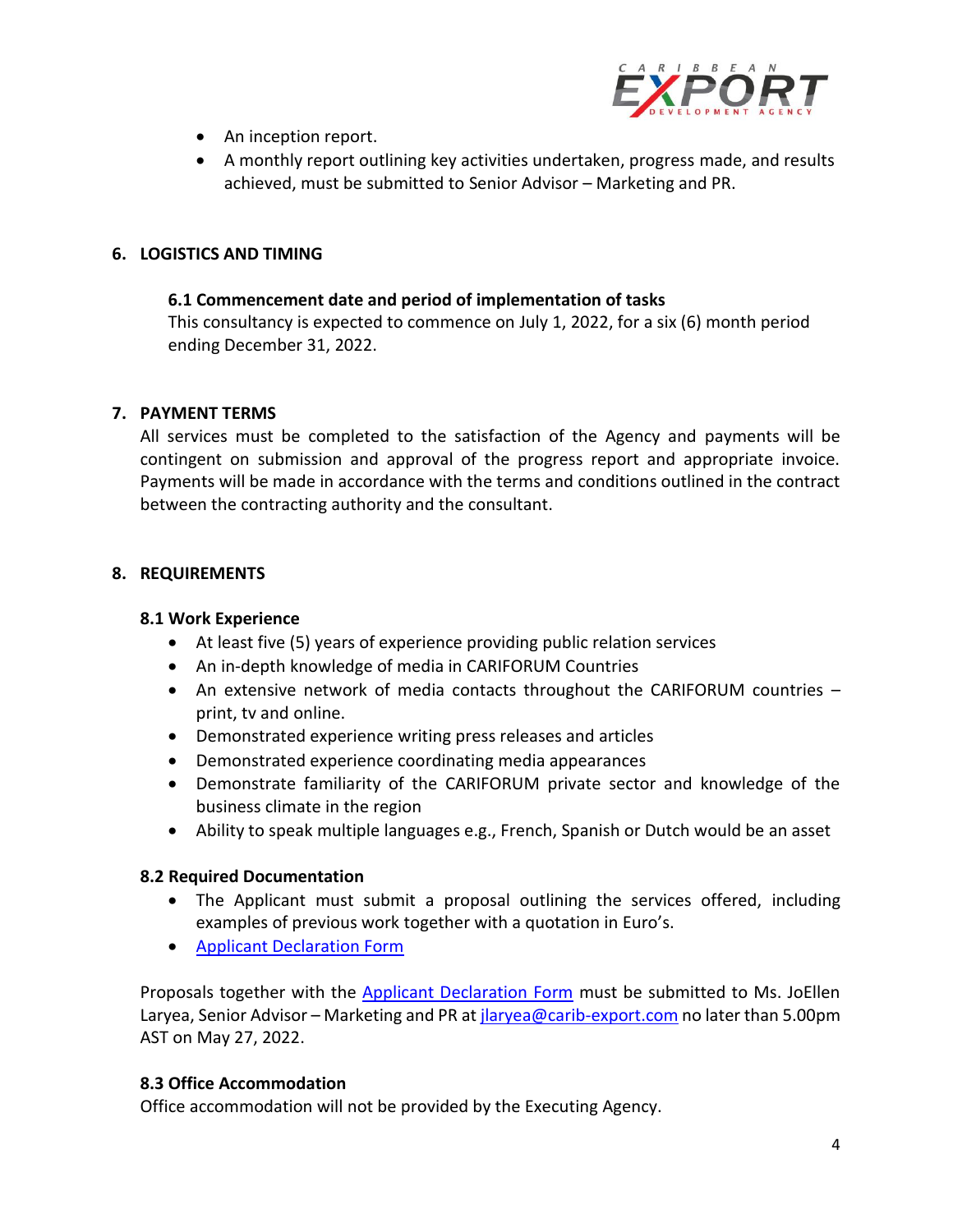

### **8.4 Facilities to be provided by the Consultant**

None

## **8.5 Equipment**

The consultant is expected to utilise his/her resources to ensure the adequate fulfilment of the scope of services. This includes utilisation of his/her camera, computer, telephone services, internet, among others.

## **8.7 Travel**

No travel is expected for this consultancy.

## **9. REPORTS**

### **9.1 Reporting requirements**

- An inception report outlining the process for engagement, any foreseen challenges and key points of contact.
- A report at the end of each month that outlines the key activities undertaken, and results achieved i.e., media placements.

## **9.2 Submission and Approval of Reports**

The reports and deliverables as referred to above must be submitted to the Senior Advisor, Marketing and PR. All reports must be submitted in English in electronic format. The Executive Director is responsible for approving the reports.

# **10. EXCLUSION CRITERIA**

Candidates will be excluded from participation in the bidding process if they:

- a) are bankrupt, insolvent, filing for insolvency or being wound up, are having their affairs administered by the courts, have entered into an arrangement with creditors, have suspended business activities or are in any analogous situation arising from a similar procedure provided for in national legislation or regulations;
- b) are the subject of proceedings for fraud, corruption, a declaration of bankruptcy, for winding-up, for administration by the courts, for an arrangement with creditors or for any similar procedure provided for in national legislation or regulations;
- c) have been convicted of an offence concerning professional conduct by a judgement which has the force of *res judicata*
- d) are guilty of grave professional misconduct proven by any means which Caribbean Export can justify;
- e) are guilty of serious misrepresentation in supplying the information required by the contracting authorities as a condition of participation in the procurement process; they have been declared to be in serious breach of contract for failure to comply with